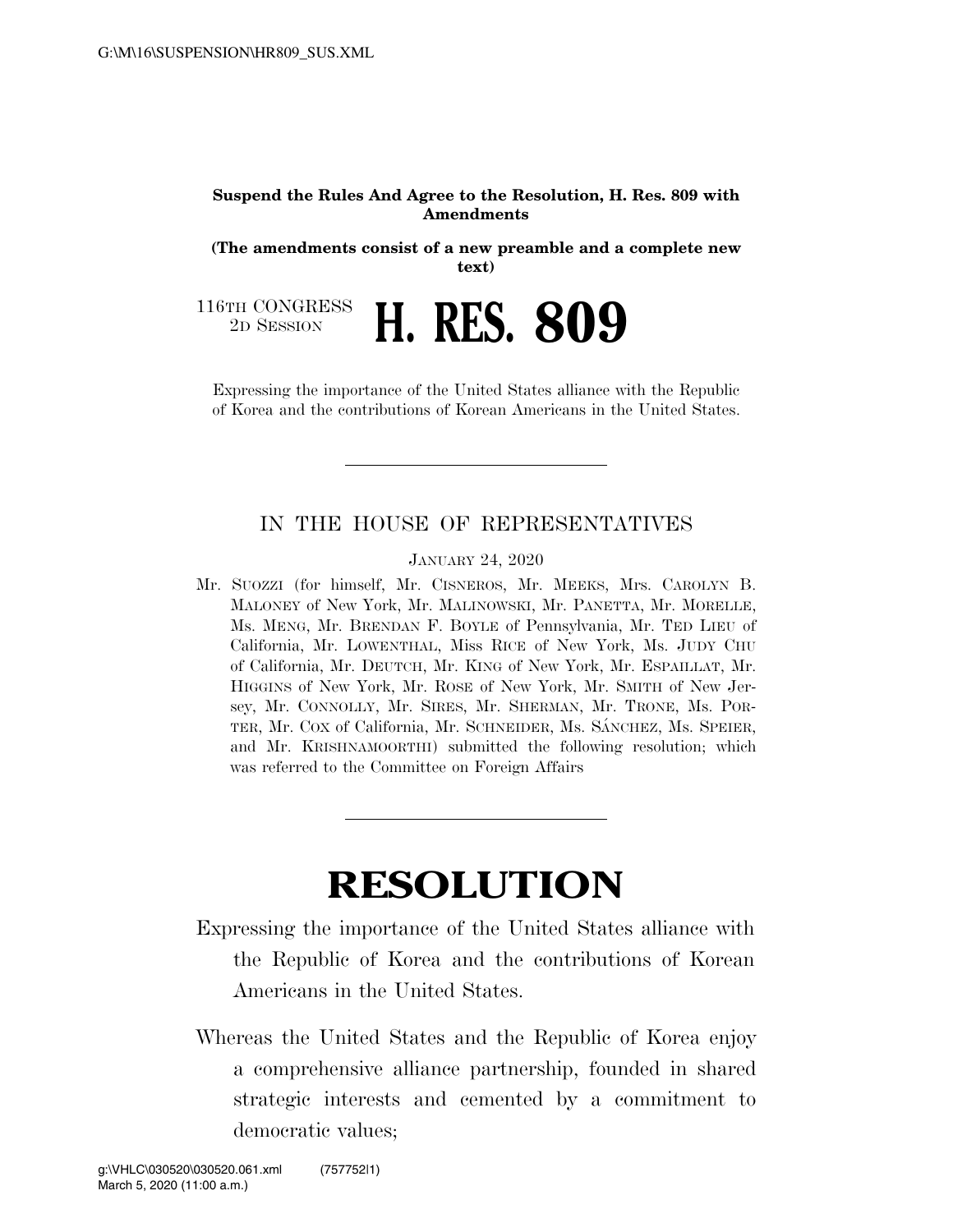- Whereas the United States and the Republic of Korea work closely together to promote international peace and security, economic prosperity, human rights, and the rule of law;
- Whereas the relationship between the United States and the Republic of Korea goes as far back as Korea's Chosun Dynasty, when the United States and Korea established diplomatic relations under the 1882 Treaty of Peace, Amity, Commerce, and Navigation;
- Whereas, on August 15, 1948, the Provisional Government of the Republic of Korea, established on April 11, 1919, was dissolved and transitioned to the First Republic of Korea, the first independent government;
- Whereas regional peace and stability in the Asia-Pacific promotes shared United States-Republic of Korea interests of prosperity and economic well-being;
- Whereas United States military personnel have maintained a continuous presence on the Korean Peninsula since the Mutual Defense Treaty Between the United States and the Republic of Korea (5 UST 2368) was signed at Washington on October 1, 1953;
- Whereas, on May 7, 2013, the United States and the Republic of Korea signed a Joint Declaration in Commemoration of the 60th Anniversary of the Alliance Between the Republic of Korea and the United States;
- Whereas 63 years ago the Treaty of Friendship, Commerce, and Navigation between the United States and the Republic of Korea, with Protocol (8 UST 2217) was signed at Seoul on November 28, 1956;
- Whereas the alliance between the Republic of Korea and the United States, our shared national security interests, the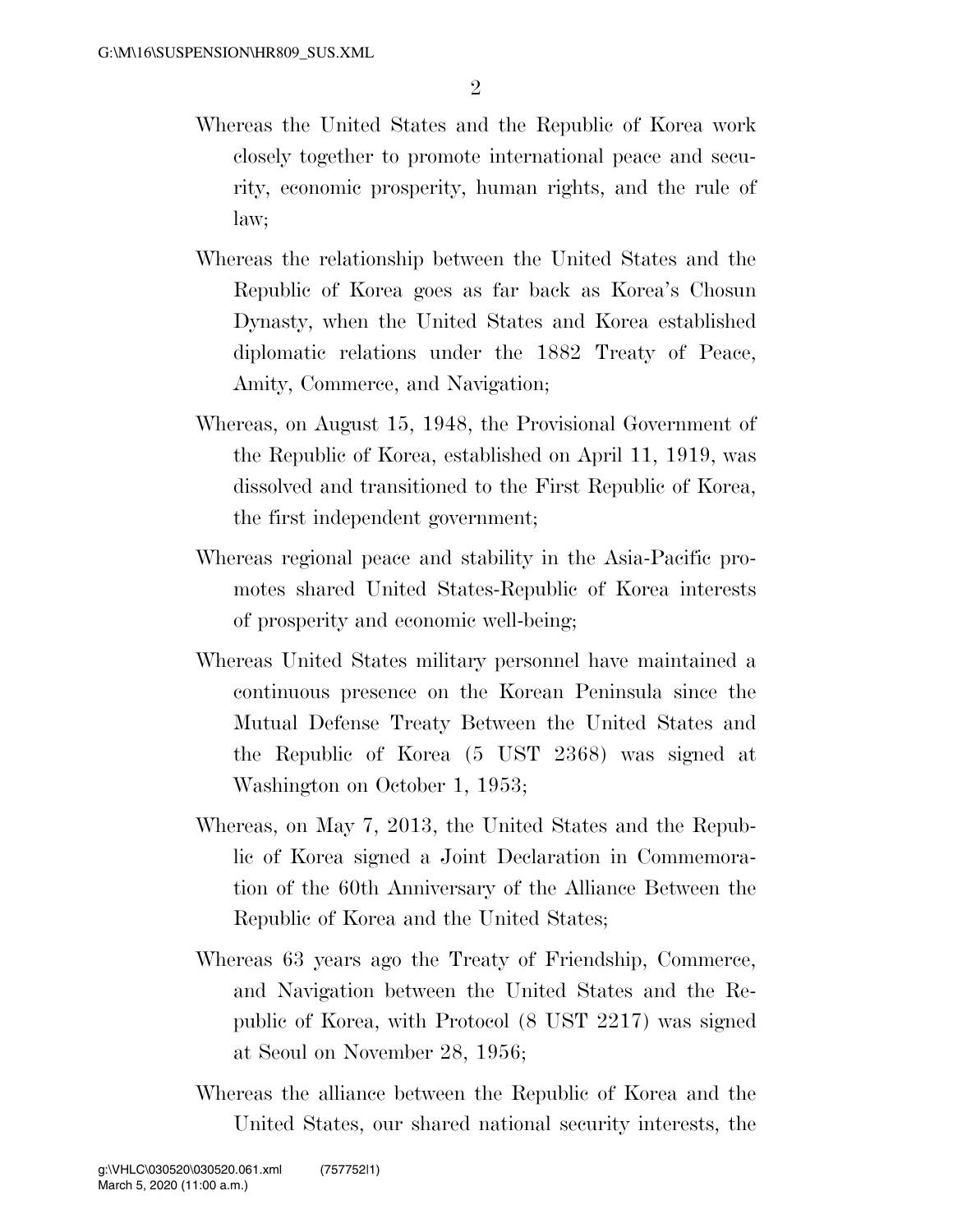9,000 South Korean civilians working to support the joint mission of United States Forces Korea and the 28,500 United States military service members currently stationed in South Korea, are best served by the conclusion of mutually agreeable, multi-year Special Measures Agreements;

- Whereas the economic relationship between the United States and the Republic of Korea is deep and mutually beneficial to both countries;
- Whereas the Republic of Korea is the United States sixthlargest trading partner;
- Whereas the Republic of Korea is one of the fastest growing sources of foreign direct investment in the United States;
- Whereas the United States is the second largest source of foreign direct investment in the Republic of Korea;
- Whereas, on January 13, 1903, 102 pioneer Korean immigrants arrived in the United States, initiating the first chapter of Korean immigration to America;
- Whereas the over 2,000,000 Korean Americans living in the United States contribute to the diversity and prosperity of our Nation, participate in all facets of American life, and have made significant contributions to the economic vitality of the United States;
- Whereas members of the Korean American community serve with distinction in the United States Armed Forces;
- Whereas Korean Americans continue to build and strengthen the alliance between the United States and the Republic of Korea; and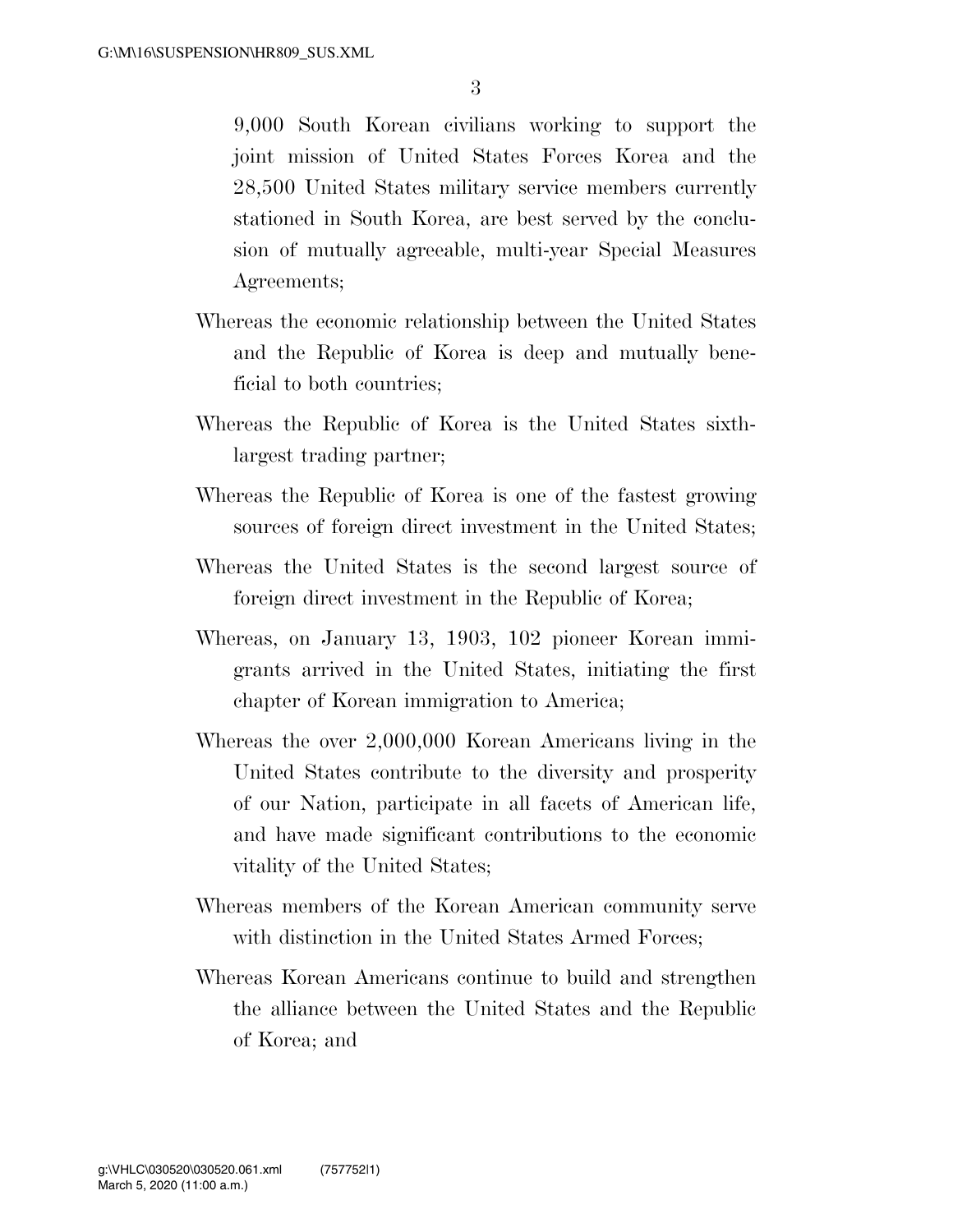Whereas the Asia Reassurance Initiative Act (Public Law 115–409), signed into law on December 31, 2018, states that the United States Government—

(1) is committed to the Mutual Defense Treaty Between the United States and the Republic of Korea and all related and subsequent bilateral security agreements and arrangements concluded on or before the date of the enactment of that Act;

(2) recognizes the vital role of the alliance between the United States and South Korea in promoting peace and security in the Indo-Pacific region; and

(3) calls for the strengthening and broadening of diplomatic, economic, and security ties between the United States and the Republic of Korea: Now, therefore, be it

1 *Resolved,* That the House of Representatives—

- 2 (1) recognizes the vital role the alliance of the 3 United States and the Republic of Korea plays in 4 promoting peace and security in the Indo-Pacific re-5 gion;
- 6 (2) calls for the strengthening and broadening 7 of diplomatic, economic, and security ties between 8 the United States and the Republic of Korea, includ-9 ing through the conclusion of mutually agreeable 10 multi-year Special Measures Agreements; and

 (3) reaffirms the United States alliance with the Republic of Korea is central to advancing United States interests, engagement, and influence in the region, based on shared commitments to democracy,